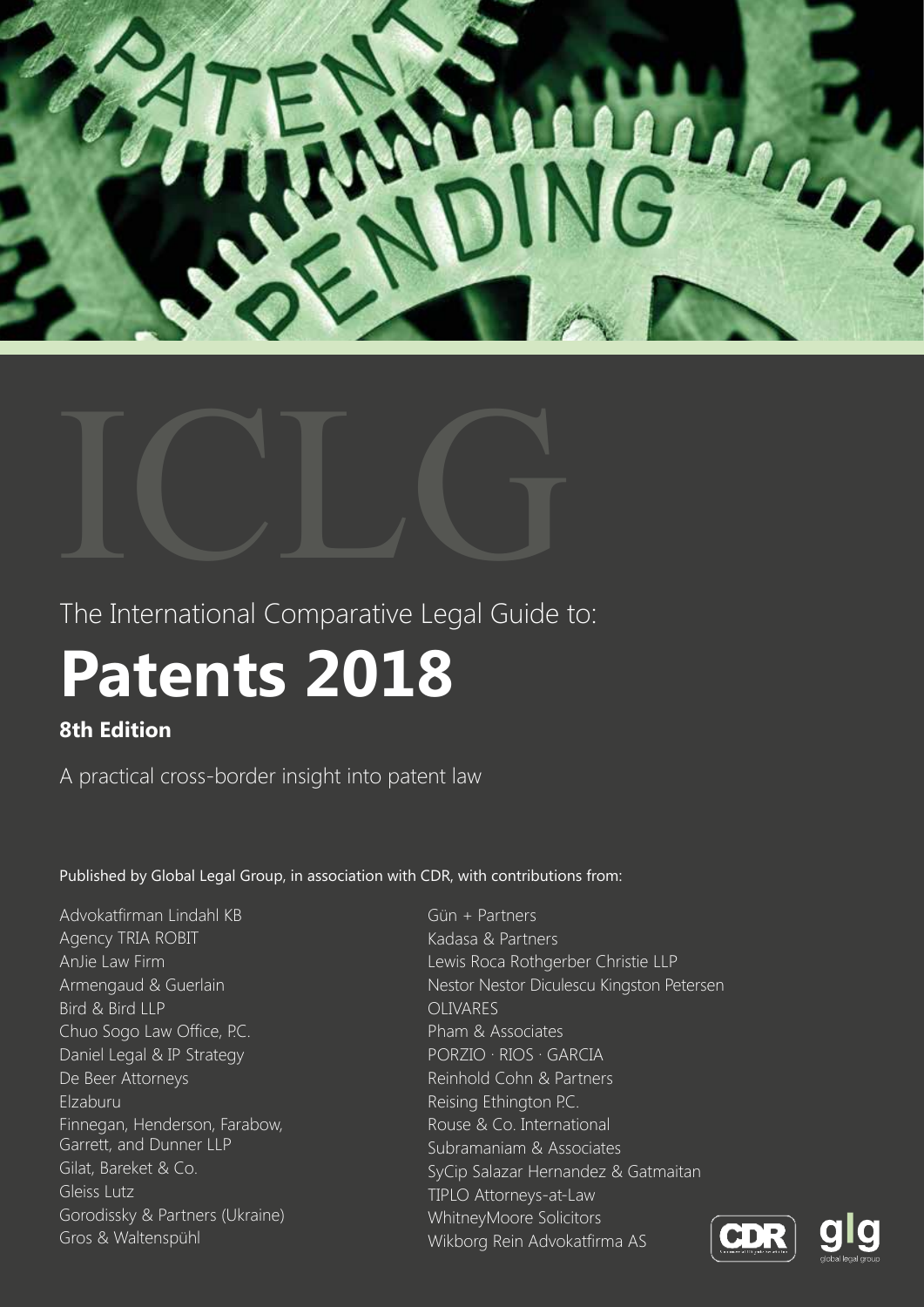

**Contributing Editor** Katharine Stephens, Bird & Bird LLP

**Sales Director** Florjan Osmani

**Account Director** Oliver Smith

**Sales Support Manager** Paul Mochalski

**Sub Editor** Nicholas Catlin

**Senior Editors** Suzie Levy, Rachel Williams

**Chief Operating Officer** Dror Levy

**Group Consulting Editor** Alan Falach

**Publisher** Rory Smith

**Published by** Global Legal Group Ltd. 59 Tanner Street London SE1 3PL, UK Tel: +44 20 7367 0720 Fax: +44 20 7407 5255 Email: info@glgroup.co.uk URL: www.glgroup.co.uk

**GLG Cover Design** F&F Studio Design

**GLG Cover Image Source** iStockphoto

**Printed by** Ashford Colour Press Ltd. August 2017

Copyright © 2017 Global Legal Group Ltd. All rights reserved No photocopying

**ISBN** 978-1-911367-70-3 **ISSN** 2044-3129

**Strategic Partners**





# General Chapters:

| 1 | Preparing for the Unitary Patent and Unified Patent Court: What to Consider Before Opting Out<br>or Opting to Stay In – Katharine Stephens & Audrey Horton, Bird & Bird LLP |     |
|---|-----------------------------------------------------------------------------------------------------------------------------------------------------------------------------|-----|
| 2 | Method Claiming in the United States: The Who, What, and Where of Enforcement –<br>Scott A. Hogan & Shannon K. Smith, Reising Ethington P.C.                                |     |
| 3 | <b>U.S. Supreme Court Agrees Upon Restricted Venue for Patent Cases – D. Stuart Bartow &amp;</b><br>Terry Ahearn, Lewis Roca Rothgerber Christie LLP                        | 11  |
| 4 | <b>Review of the Eurasian Patent System – Maxim Sobolev, Rouse &amp; Co. International (UK) Limited</b><br>(Moscow Branch)                                                  | 15  |
| 5 | Gulf Co-operation Council Countries - Patent Landscape - Sara Holder & Mohammad Jomoa,<br>Rouse & Co. International/Kadasa & Partners                                       | 1 G |

# Country Question and Answer Chapters:

| 6              | Australia                   | Bird & Bird LLP: Jane Owen & Rebecca Currey                                                       | 22  |
|----------------|-----------------------------|---------------------------------------------------------------------------------------------------|-----|
| $\overline{7}$ | <b>Brazil</b>               | Daniel Legal & IP Strategy: Rana Gosain & André Bastos Venturini                                  | 28  |
| 8              | <b>Chile</b>                | PORZIO · RIOS · GARCIA: Cristóbal Porzio & Marcelo Correa                                         | 36  |
| 9              | China                       | AnJie Law Firm: Steve Song & Ying Wang                                                            | 42  |
|                | 10 France                   | Armengaud & Guerlain: Catherine Mateu                                                             | 49  |
| 11             | Germany                     | Gleiss Lutz: Dr. Matthias Sonntag & Dr. Herwig Lux                                                | 56  |
|                | 12 India                    | Subramaniam & Associates: Hari Subramaniam                                                        | 62  |
| 13             | Ireland                     | WhitneyMoore Solicitors: Aoife Murphy & Robin Hayes                                               | 70  |
|                | 14 Israel                   | Gilat, Bareket & Co.: Eran Bareket<br>Reinhold Cohn & Partners: Ronnie Benshafrut                 | 77  |
| 15             | Japan                       | Chuo Sogo Law Office, P.C.: Naoko Nakatsukasa                                                     | 84  |
|                | 16 Latvia                   | Agency TRIA ROBIT: Vladimir Anohin & Voldemars Osmans                                             | 91  |
|                | 17 Mexico                   | OLIVARES: Alejandro Luna Fandiño & Sergio Luis Olivares Lobato                                    | 96  |
|                | 18 Norway                   | Wikborg Rein Advokatfirma AS: Gunnar Meyer & Lars Erik Steinkjer                                  | 104 |
| 19             | <b>Philippines</b>          | SyCip Salazar Hernandez & Gatmaitan: Enrique T. Manuel &<br>Vida M. Panganiban-Alindogan          | 110 |
|                | 20 Romania                  | Nestor Nestor Diculescu Kingston Petersen: Ana-Maria Baciu & Sorina Olaru                         | 116 |
| 21             | <b>Russia</b>               | Rouse & Co. International (UK) Limited (Moscow Branch): Maxim Sobolev<br>& Andrey Cherkasov       | 121 |
| 22             | Saudi Arabia                | Rouse & Co. International/Kadasa & Partners: Sara Holder &<br>Mohammad Jomoa                      | 127 |
| 23             | <b>South Africa</b>         | De Beer Attorneys: Elaine Bergenthuin & Ntombovuyo Bungane                                        | 133 |
| 24             | <b>Spain</b>                | Elzaburu: Colm Ahern                                                                              | 140 |
|                | 25 Sweden                   | Advokatfirman Lindahl KB: Ludvig Holm & Annie Kabala                                              | 145 |
|                | 26 Switzerland              | Gros & Waltenspühl: Pascal Fehlbaum                                                               | 151 |
|                | 27 Taiwan                   | TIPLO Attorneys-at-Law: J. K. Lin & H. G. Chen                                                    | 157 |
| 28             | Turkey                      | Gün + Partners: Selin Sinem Erciyas & Tuğçe Avcısert Geçgil                                       | 165 |
| 29             | <b>Ukraine</b>              | Gorodissky & Partners (Ukraine): Nina Moshynska                                                   | 173 |
| 30             | <b>United Arab Emirates</b> | Rouse & Co. International: Sara Holder                                                            | 180 |
| 31             | <b>United Kingdom</b>       | Bird & Bird LLP: Katharine Stephens & Audrey Horton                                               | 185 |
|                | 32 USA                      | Finnegan, Henderson, Farabow, Garrett, and Dunner LLP:<br>Mareesa A. Frederick & Clara N. Jiménez | 195 |
|                | 33 Vietnam                  | Pham & Associates: Pham Vu Khanh Toan                                                             | 202 |

**Further copies of this book and others in the series can be ordered from the publisher. Please call +44 20 7367 0720**

#### **Disclaimer**

This publication is for general information purposes only. It does not purport to provide comprehensive full legal or other advice. Global Legal Group Ltd. and the contributors accept no responsibility for losses that may arise from reliance upon information contained in this publication. This publication is intended to give an indication of legal issues upon which you may need advice. Full legal advice should be taken from a qualified professional when dealing with specific situations.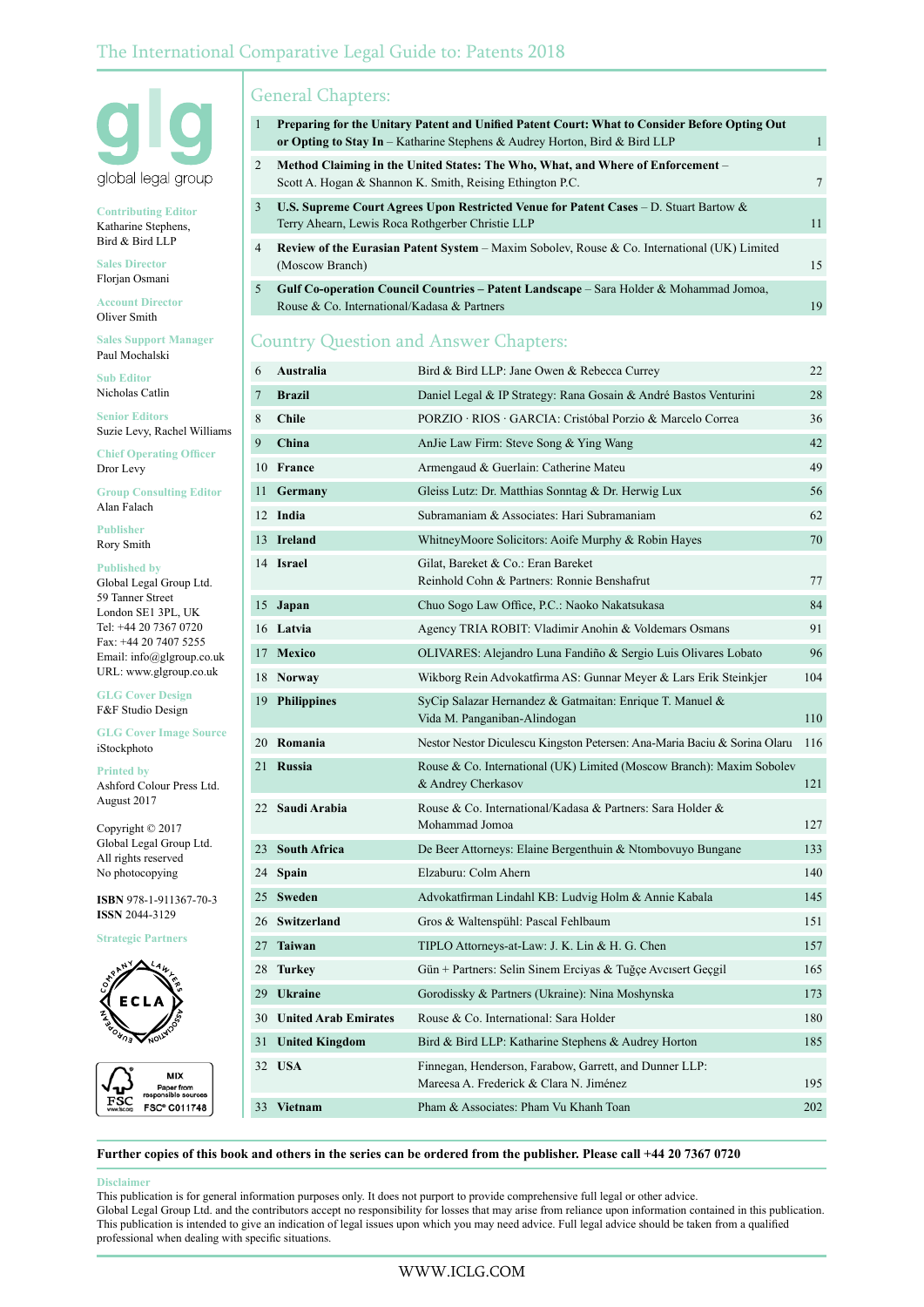# Mexico

# OLIVARES

## **1 Patent Enforcement**

#### **1.1 Before what tribunals can a patent be enforced against an infringer? Is there a choice between tribunals and what would influence a claimant's choice?**

In Mexico, the problem of selecting the competent judge or choosing jurisdiction is minimal. Indeed, the only venue to enforce a patent is through administrative proceedings (infringement action) before the Mexican Patent Office (IMPI), which is not a Court of Law, but a Federal administrative entity. IP enforcement is federal law, no state law is available. However, the decisions of this agency on patent infringement cases can be appealed by any one of the intervening parties, thus bringing the matter up before a single specialised IP Court. The decision issued by the specialised IP Court could be appealed before 20 Federal Circuit Courts at Mexico City, however the case is turned randomly by a computer system. By territorial jurisdiction, IP matters are mainly decided at Mexico City.

#### **1.2 What has to be done to commence proceedings, what court fees have to be paid and how long does it generally take for proceedings to reach trial from commencement?**

Traditionally, Mexican Courts do not address the existence of patent infringement as, in accordance with the LIP, such cases must be filed and prosecuted with the IMPI. Arguments should be filed in writing and following applicable procedural rules to commence the procedure.

Government fees to commence a proceeding (patent infringement or invalidity) before the IMPI are around US\$73.

The proceeding before the IMPI usually lasts two years. This is the first stage; at least two additional stages are available.

#### **1.3 Can a party be compelled to disclose relevant documents or materials to its adversary either before or after commencing proceedings, and if so, how?**

The IMPI may obtain all the evidence deemed as necessary for the verification of facts that may constitute a violation of one or more of the rights protected by this Act or the administrative declaration procedures.

When the owner concerned or the alleged infringer has submitted sufficient evidence to reasonably have access to support its claims and has specified evidence relevant to the substantiation of its claims that is under the control of the opposing party, the IMPI may order



#### Alejandro Luna Fandiño



Sergio Luis Olivares Lobato

the presentation of such evidence before commencing proceedings and, where applicable, this authority should ensure the conditions for the protection of confidential information.

#### **1.4 What are the steps each party must take pre-trial? Is any technical evidence produced, and if so, how?**

All pieces of evidence should be filed or announced with the original infringement claim or with the invalidity action before the IMPI. The applicable regulations do not contemplate a pre-trial stage, therefore there is no evidence produced in such a stage, but its preparation may be necessary.

#### **1.5 How are arguments and evidence presented at the trial? Can a party change its pleaded arguments before and/or at trial?**

Arguments should be filed in writing and following applicable procedural rules. All arguments and evidence must be filed along with the initial brief requesting the infringement action, with an exception being provided for supervening evidence. The general rule is no, parties cannot change their pleaded arguments, unless there are supervening or unknown facts.

#### **1.6 How long does the trial generally last and how long is it before a judgment is made available?**

The initial stage before the IMPI of a patent infringement action usually takes two years. Once the IMPI issues a decision, two further stages of appeals before the Courts, lasting no less than three further years, are expected.

#### **1.7 Are judgments made available to the public? If not as a matter of course, can third parties request copies of the judgment?**

The IMPI does not make the judgments of patent infringement trials or any proceeding available to the public until they are final and beyond shadow of appeal, and some information regarding the decision remains confidential especially if the parties request it.

#### **1.8 Are there specialist judges or hearing officers, and if so, do they have a technical background?**

The IMPI is considered the only authority to solve patent enforcement proceedings in the first instance.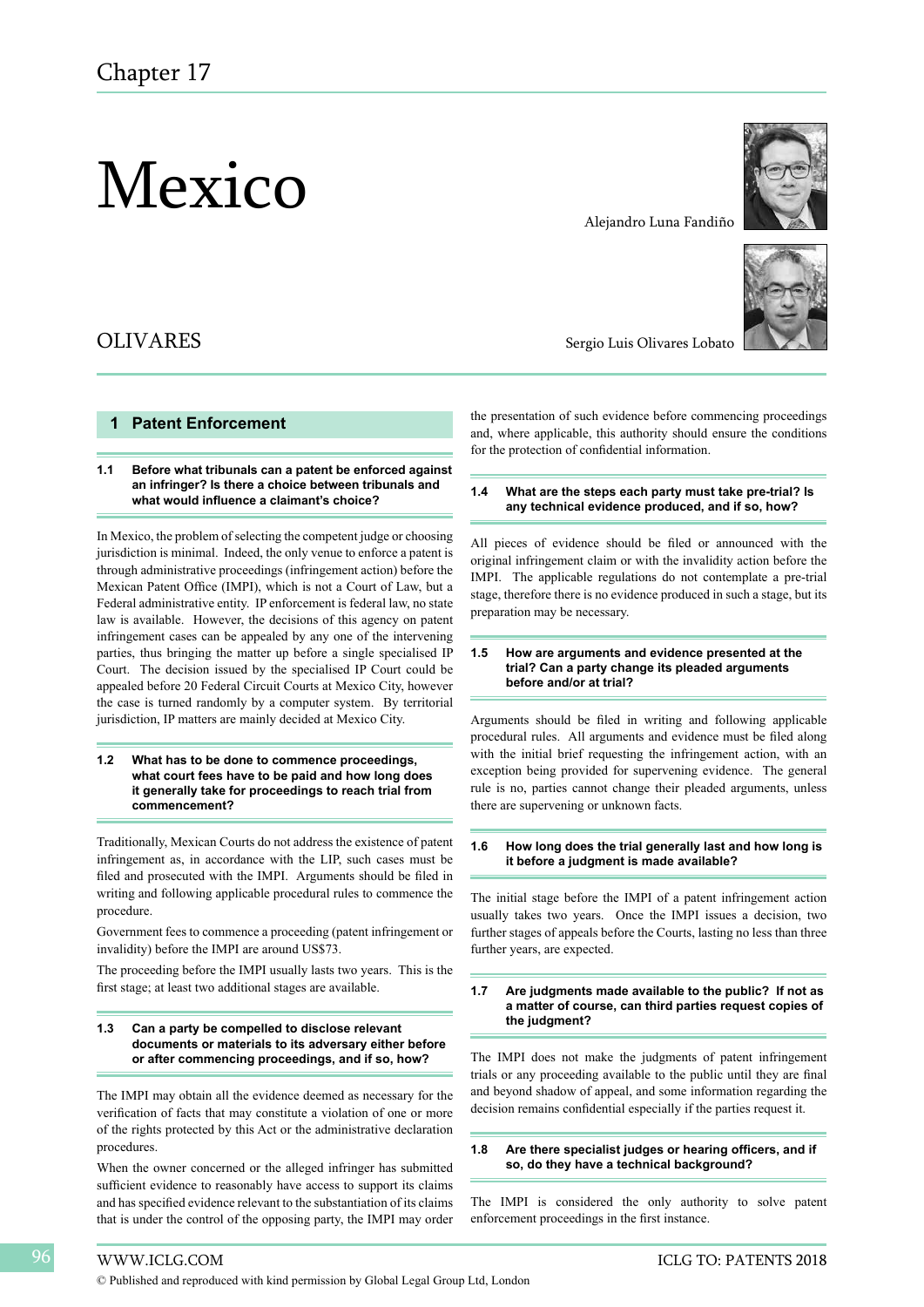In January 2009, a specialised IP Division at the Federal Administrative Courts began operating. This Division has jurisdiction to review all cases based on the IPL, the Federal Copyright Act, the Federal Law of Plant Varieties and other IPrelated provisions. The creation of this Division should help improve, in general terms, the applicable criteria for IP cases, but the three Magistrates forming this tribunal have no technical background. The last appeal stage is formed by Federal Circuit Magistrates; although they are highly capable in legal issues, they do not need to have IP or technical backgrounds.

#### **1.9 What interest must a party have to bring (i) infringement, (ii) revocation, and (iii) declaratory proceedings?**

- (1) Any patentee or licensee (unless expressly forbidden from doing so) has the right to prosecute a suit against a third party infringing his or her rights. A distributor may not bring a suit for infringement.
- (2) An accused infringer may counterclaim patent invalidity under formal or technical considerations, upon receiving the infringement suit before the IMPI, but it is not possible to request an additional judicial ruling or declaration.
- (3) Cease and desist letters provide the required legal standing to initiate invalidity actions. If pertaining to a specific industrial or commercial activity (i.e. the pharma industry), to provide legal standing, this is subject to debate and the Courts are divided.
- (4) Amendments to the patent law allow anyone to request the IMPI to initiate officially the cancellation proceeding against patents.
- (5) Simple legal standing, namely the mere business or commercial activity to challenge the validity of a patent, is under test before the Courts.

#### **1.10 If declarations are available, can they address (i) non-infringement, and/or (ii) claim coverage over a technical standard or hypothetical activity?**

In Mexico, non-infringement declarations are available.

#### **1.11 Can a party be liable for infringement as a secondary (as opposed to primary) infringer? Can a party infringe by supplying part of, but not all of, the infringing product or process?**

There is no specific provision in the IP Law relating to the doctrine of contributory infringement, but there is some room to argue in favour of this doctrine; however, it has not been tested before the IMPI or the Courts. Actions may be brought against distributors of an infringing product, and provisional measures may be imposed on third parties to some extent.

#### **1.12 Can a party be liable for infringement of a process patent by importing the product when the process is carried on outside the jurisdiction?**

Yes, the infringement of a patent in Mexico includes the commercialisation and importation of a product derived from a patented process even if it is carried on outside Mexico.

#### **1.13 Does the scope of protection of a patent claim extend to non-literal equivalents?**

For many years, it has been interpreted that only literal infringement

is recognised under the current IP Law. Infringement under the doctrine of equivalence is not expressly provided in the law; a broader interpretation of the patent law to explore the doctrine of equivalents.

Nevertheless, recently a Circuit Court in Mexico ruled on behalf of a pharmaceutical company, considering the peripheral interpretation method as a precedent, since it is not mandatory.

The Circuit Court considered that, according to the Mexican rules and regulations, the intention of the legislator to grant the claim a fundamental role in the definition of the subject matter of the patent is very clear, since this rule allows the State to protect the industrial property to a greater extent and to prevent actions affecting such exclusivity or that constitute unfair competition and, if applicable, eradicate this practice by means of the imposition of the corresponding sanctions.

Therefore, the level of a possible infringing action shall be decreed based on identification with the scope of protection of the claims that shall determine the existence of an eventual infringement due to identity or **equivalence**.

Although this ruling does not exactly implement the U.S. doctrine of equivalence, this is a positive start.

#### **1.14 Can a defence of patent invalidity be raised, and if so, how? Are there restrictions on such a defence e.g. where there is a pending opposition?**

According to the IP Law, a defendant can file an invalidity action against a patent as a counterclaim within the same statutory term to file the response to the infringement action. An independent invalidity action can be filed, but if it is not filed along with the brief of response, it may be decided separately from the infringement.

#### **1.15 Other than lack of novelty and inventive step, what are the grounds for invalidity of a patent?**

According to the IP Law, patents are valid unless proven otherwise. Thus the IP Law establishes several grounds upon which a patent can be invalidated:

- (1) When it was granted in contravention of the provisions on requirements and conditions for the grant of patents or registrations of utility models and industrial designs.
- (2) When it was granted in contravention of the provisions of the law in force at the time when the patent or registration was granted. The nullity action based on this section may not be based on a challenge of the legal representation of the applicant when prosecuting and obtaining a patent or a registration.
- (3) When the application is abandoned during its prosecution.
- (4) When granted by error or serious oversight, or when it is granted to someone not entitled to obtain it. The nullity action mentioned under (1) and (2) may be filed at any time; the actions under (3) and (4) must be filed within five years, counted from the date on which the publication of the patent or registration in the Gazette becomes effective.

#### **1.16 Are infringement proceedings stayed pending resolution of validity in another court or the Patent Office?**

Under certain applicable procedural rules, yes; however, the general rule is to decide linked cases' invalidity and infringement simultaneously.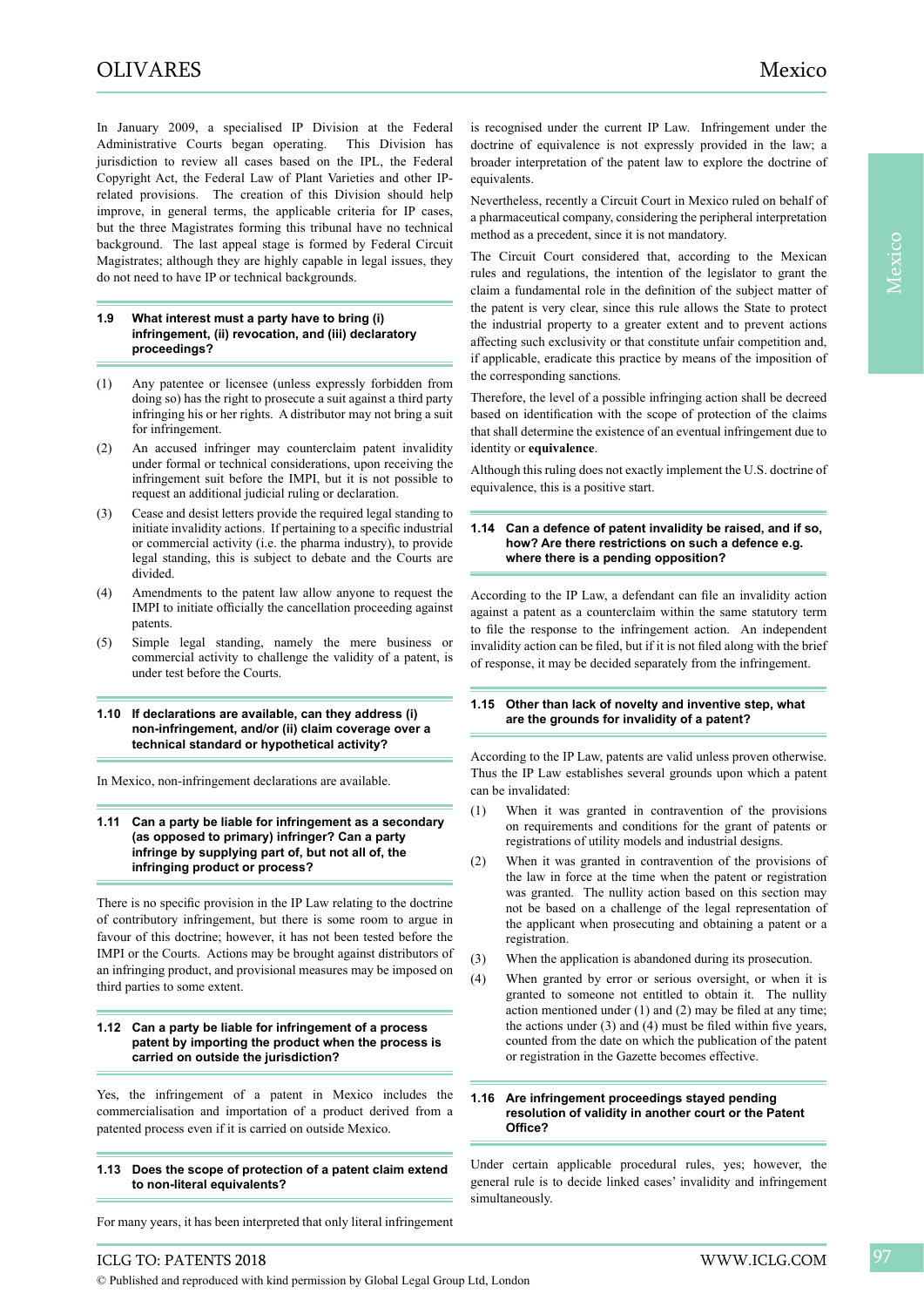#### **1.17 What other grounds of defence can be raised in addition to non-infringement or invalidity?**

The basis of this defence is that the proper interpretation of the patent claim does not catch the alleged infringing product or process.

## **Challenging the validity of patents**

Under the IP Law, patents are valid until the contrary is proven.

One of the most common defences in patent litigation in Mexico is to attack the validity of the allegedly infringed patent. As the patent exists, an administrative resolution is required to declare its annulment. This defence must be alleged when replying to the plaintiff's claim, by means of a counterclaim. The IMPI will give notification of the counterclaim to the party who filed the original complaint. Both the infringement claim and the counterclaim should be resolved simultaneously to preclude the possibility of contradictory outcomes. The grounds for invalidating a patent are mentioned in question 1.15.

#### **Fair or experimental use**

This refers to the no-profit use of the patented invention.

#### **Roche Bolar Exception**

In the case of medicines, a party shall be entitled to apply for the registration of a product relating to a substance or active ingredient covered by a patent pertaining to someone else, if the application is filed within three years before the corresponding patent expires. This provision, supported by the "*Roche Bolar Exception*", would allow the applicant to start performing tests and experiments, in order to be ready to enter the market as soon as the patent has expired.

#### **1.18 Are (i) preliminary, and (ii) final injunctions available, and if so, on what basis in each case? Is there a requirement for a bond?**

The Mexican Patent and Trademark Law provides so-called provisional injunctions whereby the IMPI can take certain important measures against infringers. The requirements to get the injunctions are:

- (1) Proof of a valid right.
- (2) Presumption of the violation of the patent.
- (3) Postage of a bond to guarantee damages.

If the plaintiff chooses to ask the IMPI for a provisional injunction, a bond will be fixed to warrant possible damages to the defendant. This injunction is to be petitioned in writing and, within a term of 20 days from its execution, the plaintiff is required to file a formal written claim infringement. Failure to do so will cause the plaintiff to lose the bond in favour of the defendant. This party has the right to place a counter-bond to have the effects of the provisional injunction stopped. The defendant has the right to allege whatever he may deem pertinent with respect to the provisional injunctions within a term of 10 days from the day of the execution.

#### **1.19 On what basis are damages or an account of profits assessed?**

The IP Law contemplates a claim for damages and lost profit, in a civil law action. Damages and lost profit start accruing from the date on which the existence of an infringement can be proven. Even though claims for damages involve a lengthy proceeding in addition to the administrative infringement action, the wording of Mexican laws intends to provide fair compensation to the affected party.

The IP Law establishes that the award to the plaintiff in infringement cases cannot be less than 40% of the sale price to the public of each infringing product or service. However, to be allowed to claim damages, the affected title holder must have a final decision declaring the violation of the IP right.

#### **1.20 How are orders of the court enforced (whether they be for an injunction, an award of damages or for any other relief)?**

In the event of a second or subsequent offence, the fines previously imposed on the offender shall be doubled. A second or subsequent offence refers to every subsequent infringement of one and the same provision, committed within the two years following the date on which the ruling on the infringement was handed down.

Likewise, closures may be ordered in the decision that rules on the infringement, in addition to a fine or without a fine having been imposed. There shall be grounds for permanent closure when the establishment has been temporarily closed twice within a period of two years if, during said period, the infringement is repeated regardless of whether the location thereof has changed.

Criminal actions for patent infringement are available for reoffence cases. In accordance with the provisions of our IP Law, re-offence is found when a party infringes a patent after a final and beyond-shadow-of-appeal decision from the IMPI declaring the infringement. This re-offence is considered a felony that can be pursued *ex officio* or *ex parte* through the Federal District Attorney Office (PGR). This felony can be punished with up to six years of imprisonment and a fine.

#### **1.21 What other form of relief can be obtained for patent infringement? Would the tribunal consider granting cross-border relief?**

Other forms of relief are orders to stop the infringement activity, fines and closure of the facilities where the infringement activities take place. Costs and attorneys' fees can be recovered in a civil claim for damages and lost profits. This takes place after the IMPI has declared the administrative infringement. The civil Courts follow a specific scheme for reasonable attorneys' fees, regardless of whether this table reflects the actual fees charged.

Criminal sanctions in the event of recidivism are also contemplated in the IP Law.

#### **1.22 How common is settlement of infringement proceedings prior to trial?**

Is very unusual to settle cases before the decision is reached, because there are very few incentives for both parties to settle; that is because contingency derived from the infringement proceedings requires a final decision and this would be a long period of time, therefore neither plaintiff nor defendant would face the corresponding recovery/contingency of damages as an actual or imminent situation.

#### **1.23 After what period is a claim for patent infringement time-barred?**

The IMPI's current criterion is that the time limit for seeking a remedy is during the life term of the patent. Once the patent has expired, an action may not be brought for events that took place before the end of the life term (we consider that the IMPI is wrong in this consideration and it is under appeal). A defence of laches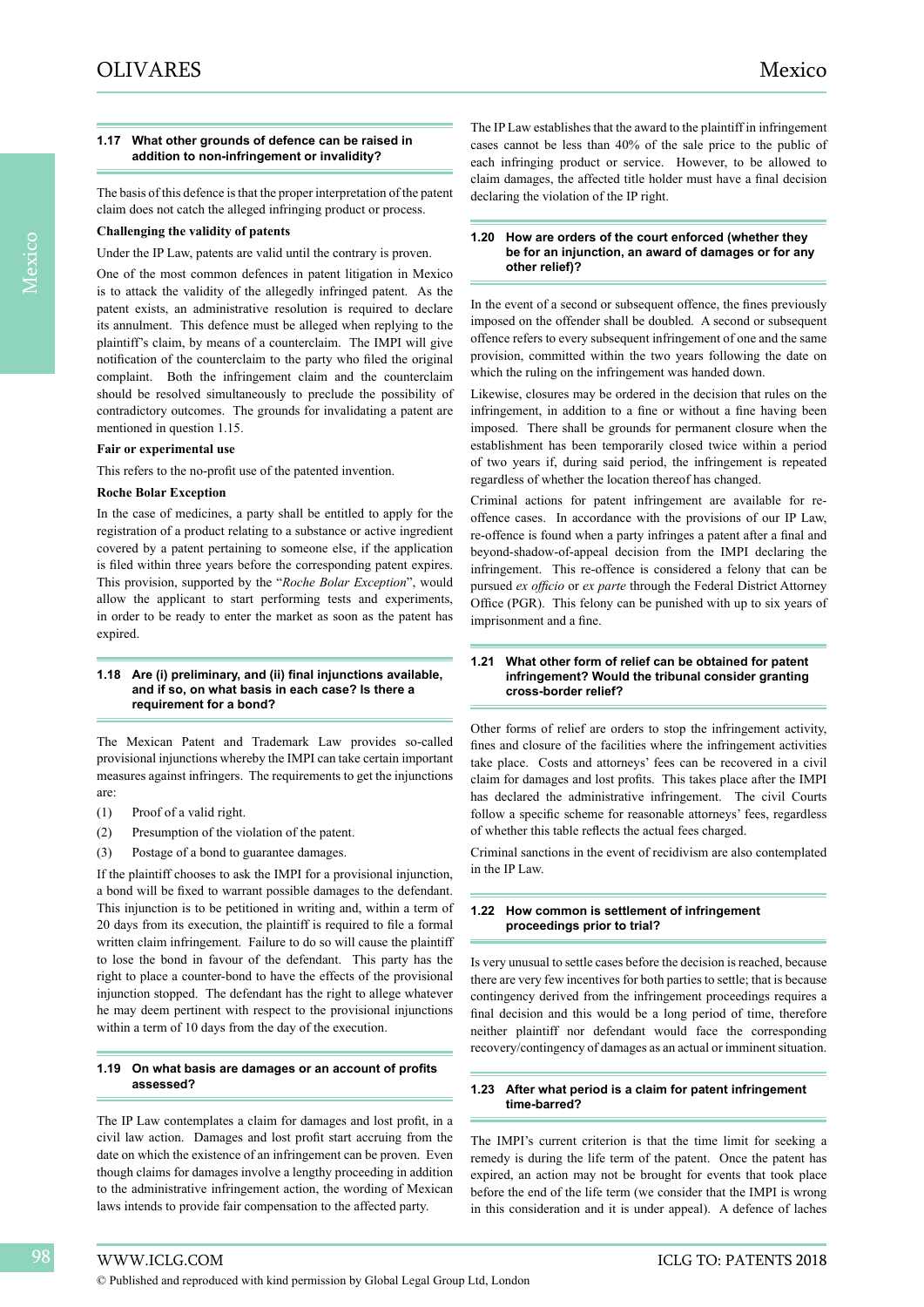has not been tested before the Courts; therefore, legally speaking, a specific time limit exists in the IP Law to bring an infringement action during the life term of the patent.

However, there is a two-year limitation period to pursue a civil action for damages; therefore this statutory term to claim damages should be taken into consideration when looking at the timing to file infringing actions.

#### **1.24 Is there a right of appeal from a first instance judgment, and if so, is it a right to contest all aspects of the judgment?**

Appeals against the IMPI can be brought either before the specialised IP Division of the Federal Administrative Court, or before the IMPI itself through a review recourse. Decisions by either Court can be appealed in a final stage before Federal Circuit Courts.

#### **1.25 What are the typical costs of proceedings to first instance judgment on (i) infringement, and (ii) validity? How much of such costs are recoverable from the losing party?**

Government fees are minimal in the administration of patent infringements and there are no government costs in the subsequent appeal stages.

Costs and attorneys' fees may be recovered in a civil claim for damages and lost profits.

**1.26 For jurisdictions within the European Union: What steps are being taken in your jurisdiction towards ratifying the Agreement on a Unified Patent Court, implementing the Unitary Patent Regulation (EU Regulation No. 1257/2012) and preparing for the unitary patent package? For jurisdictions outside of the European Union: Are there any mutual recognition of judgments arrangements relating to patents, whether formal or informal, that apply in your jurisdiction?**

Needless to say, Mexico is not part of the European Union but, as a clarification, there is no binding mandatory provision in the Mexican legal system that would oblige the IMPI and the Mexican Courts to recognise foreign judgments related to patents; this applies for infringement and validity rulings abroad.

However, those decisions in jurisdiction abroad would be evaluated and can be persuasive as documentary evidence.

In some cases, if the factual pattern and evidence are very similar to the case under review in Mexico, the case ruled in another jurisdiction may have relevant weight when the case is decided in Mexico.

# **2 Patent Amendment**

#### **2.1 Can a patent be amended** *ex parte* **after grant, and if so, how?**

According to Article 61 of the Industrial Property Law, the text or drawings of a granted patent may only be amended by the patent owner in the following circumstances:

- (1) to correct any obvious or form errors; and
- (2) to limit the scope of the claims.

The authorised changes shall be published in the Official Gazette.

An amendment after allowance is requested in writing to the Mexican Patent Office, briefly explaining the reasons underlying the

errors that are being corrected or the limitations being introduced to the claims.

#### **2.2 Can a patent be amended in** *inter partes* **revocation/ invalidity proceedings?**

In an invalidity action requested by a third party, which may result in a partial nullity of the patent, limiting the scope of the patent, a voluntary amendment would be allowed in an *inter partes* proceeding if both parties agree and if the general rules of the civil law should be followed; although due to the silence of the law, the IMPI has some difficulty in resolving petitions of limitations during litigation. We have designed a case-by-case basis strategy to overcome this situation.

#### **2.3 Are there any constraints upon the amendments that may be made?**

The amendments are restricted to correcting any obvious or form errors, and to limiting the scope of claims, on a case-by-case basis; it is generally advisable to review how the patent to be limited was enforced.

## **3 Licensing**

#### **3.1 Are there any laws which limit the terms upon which parties may agree a patent licence?**

It is possible to record a licence either onto a granted patent or in a pending application, so that the same may be opposed against third parties.

The limitation to the terms upon which parties may agree a patent licence are found in Article 66, which establishes that the term of the licence may not exceed the natural term of the patent itself and may not be recorded when a patent has already elapsed.

Article 67 establishes the chance for the owner to grant further licences unless expressly agreed to the contrary.

It is important to mention that the law indicates that the licensee may exert defensive rights over the patent, unless specifically accorded, while working by licensee inures to the benefit of the licensor.

Finally, in regard to the cancellation of the licence recordal, the Industrial Property Law establishes that the cancellation occurs when:

- (1) the same should be requested by both the licensee and the licensor jointly;
- (2) the patent lapses or is declared null; or
- (3) by a Court order.

#### **3.2 Can a patent be the subject of a compulsory licence, and if so, how are the terms settled and how common is this type of licence?**

The law states that after three years starting from the date of grant of the patent, or four years from the filing date, whichever is later, anyone may request from the IMPI the grant of a compulsory licence when it has not been used, except if it duly justifies an exit.

The same Article also establishes that there will be no grant of a compulsory license when the holder of the patent or a licensee has been carrying the importation of the patented product or the product obtained by the patented process. Further, Article 69 states that the working of a patent by a licensee will be deemed to be worked by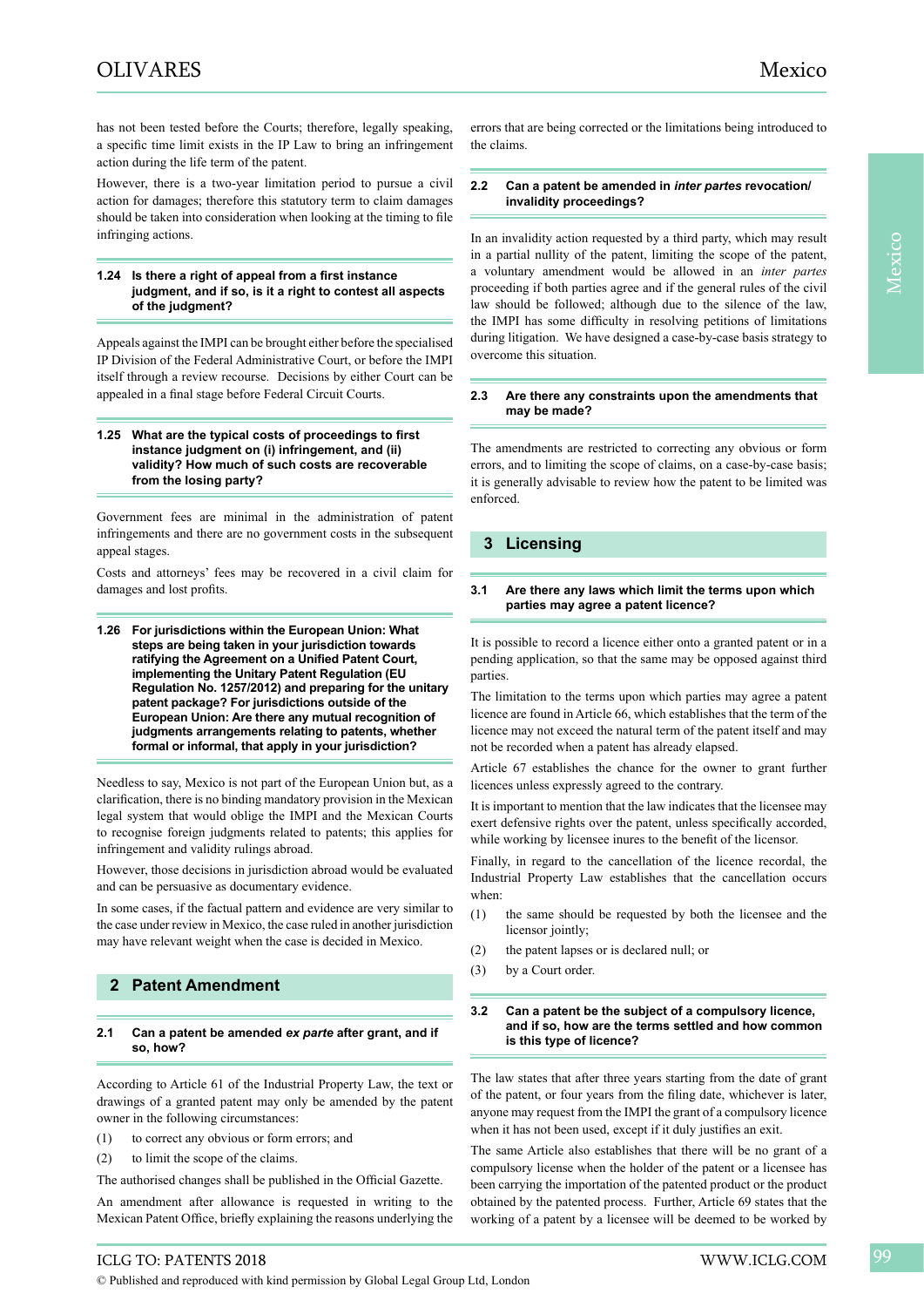its holder, provided that the licence was recorded with the IMPI. Article 71 states that the party applying for a compulsory licence shall have the technical and economical capacity to efficiently work the patented invention.

On the other hand, Article 72 establishes that before the grant of the first compulsory licence, the IMPI will provide the patentee with the opportunity to begin working the patent within a term of one year from the date of personal notification given to him. Following a hearing with the parties, the IMPI will decide on the grant of a compulsory licence, and if the IMPI decides to grant it, it will set forth its duration, conditions, field of application and amount of royalties that correspond to the holder of the patent.

We are not aware that any compulsory licence has been granted in recent years. In any event, the royalties are established by the IMPI after a hearing with the parties and they should be fair and reasonable.

# **4 Patent Term Extension**

#### **4.1 Can the term of a patent be extended, and if so, (i) on what grounds, and (ii) for how long?**

The Mexican Regulations do not establish the possibility of patent life term extensions. However, it is important to mention that the North American Free Trade Agreement (NAFTA) establishes the possibility, but not an obligation, of patent life term extensions when the Health Authority delays the process to obtain a marketing authorisation for a patented product. But Mexico has not adopted the patent life term extensions in its domestic law.

The IMPI does not allow an extension on patent terms, as said term extensions are not provided in the Patent Law *per se*; please be advised that our law firm has achieved corrections gaining more time in the expiration date of patents through legal proceedings only for **pipeline patents**, granted in accordance with Transitory Article 12 of the Mexican Law for the Promotion and Protection of Industrial Property enacted back in June 1991.

## **5 Patent Prosecution and Opposition**

#### **5.1 Are all types of subject matter patentable, and if not, what types are excluded?**

The following subject matter is not patentable in Mexico:

- (1) essentially biological processes for obtaining, reproducing and propagating plants and animals;
- (2) biological and genetic material as found in nature;
- (3) animal breeds;
- (4) the human body and the living matter constituting it; and
- (5) plant varieties.

On the other hand, the following subject matter is not considered as invention in Mexico:

- (1) theoretical or scientific principles;
- (2) discoveries that consist of making known or revealing something that already existed in nature, even though it was previously unknown to man;
- (3) diagrams, plans, rules and methods for carrying out mental processes, playing games or doing business, and mathematical methods;
- (4) computer programs;
- (5) methods of presenting information;
- (6) aesthetic creations and artistic or literary works;
- (7) methods of surgical, therapeutic or diagnostic treatment applicable to the human body and to animals; and
- (8) juxtaposition of known inventions or mixtures of known products, or alteration of the use, form, dimensions or materials thereof, except where in reality they are so combined or merged that they cannot function separately or where their particular qualities or functions have been so modified as to produce an industrial result or use not obvious to a person skilled in the art.
- **5.2 Is there a duty to the Patent Office to disclose prejudicial prior disclosures or documents? If so, what are the consequences of failure to comply with the duty?**

There is no duty for the IMPI to disclose prejudicial prior art or documents.

#### **5.3 May the grant of a patent by the Patent Office be opposed by a third party, and if so, when can this be done?**

In a period of six months after the publication of the patent application, information related to patentability of an invention can be filed before the IMPI by a third party. It is worth mentioning that there is a project to amend the Patent Law to reduce the six-month period to two months, in order to speed up the procedure. If filed, the information may be considered at the Examiner's discretion and it will not suspend the application process. The person filing the information will not be considered a party and will not have access to the patent file or immediate legal standing to challenge a granted patent.

After a patent is granted, anyone can inform the IMPI of causes of invalidity. The authority may consider such information discretionally to initiate an *ex officio* cancellation proceeding.

#### **5.4 Is there a right of appeal from a decision of the Patent Office, and if so, to whom?**

Appeals against decisions of the IMPI can be brought either before a specialised IP Division of the Federal Court for Tax and Administrative Affairs, or before Federal District Judges. Decisions by either Court can be appealed in a final stage before Federal Circuit Courts.

#### **5.5 How are disputes over entitlement to priority and ownership of the invention resolved?**

Disputes over entitlement to priority and ownership of the invention are resolved by the IMPI. A final decision issued by the IMPI may be appealed (see question 5.4).

#### **5.6 Is there a "grace period" in your jurisdiction, and if so, how long is it?**

The Industrial Property Law contemplates a one-year grace period, as follows:

"**Article 18.** The disclosure of an invention shall not prevent it from continuing to be considered new where, within the 12 months prior to the filing date of the patent application or, where applicable, the recognized priority date, the inventor or his assignee has made the invention known by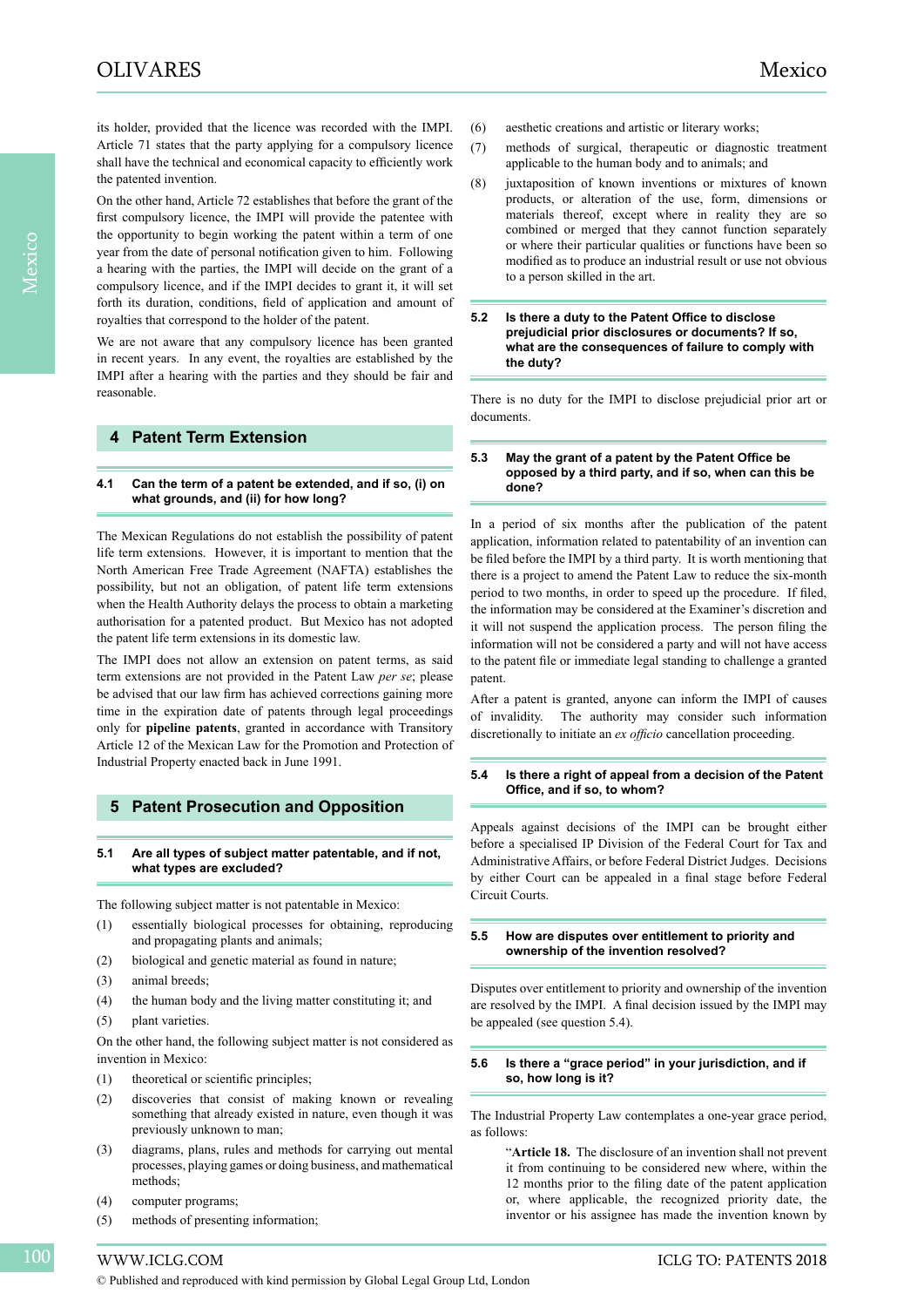any means of communication, by putting it into practice or by displaying it at a national or international exhibition. When the corresponding application is filed, the evidentiary documents shall be included in the manner laid down in the Regulations under this Law.

The publication of an invention contained in a patent application or in a patent granted by a foreign office shall not be regarded as corresponding to any of the situations referred to in this Article."

In order to benefit from the grace period, it is required to file a declaration stating the date, place and means of disclosure, together with the Mexican patent application.

#### **5.7 What is the term of a patent?**

The term of a patent is 20 years from the filing date. No extensions of term are available in Mexico.

## **6 Border Control Measures**

#### **6.1 Is there any mechanism for seizing or preventing the importation of infringing products, and if so, how quickly are such measures resolved?**

The Industrial Property Law establishes that there are available injunctions for infringement of patent rights on a provisional and permanent basis in Mexico. The Customs Law establishes the rules for implementing the same with the Mexican Customs.

Generally speaking, in order to grant a preliminary injunction, it is necessary to comply with certain requisites, such as that the holder of the industrial property right has applied to the products, packaging or wrapping of the products protected by the patent, the marking indications, or, by some other means, have made it public knowledge that there is a protected industrial property right.

Other pertinent requisites can be found in Article 199*bis* 1, which requires that the requesting party complies with the following as well:

- (1) Prove that they hold a patent right and any of the following in addition:
	- (a) The existence of an infringement to his right.
	- (b) That the infringement to his right will be imminent.
	- (c) The existence of the likelihood of irreparable damages suffered.
	- (d) The existence of justified fear that the evidence will be destroyed, concealed or altered.
- (2) Grant sufficient bond in order to warrant the damages which would be caused to the person against whom the measures are demanded.
- (3) Provide the IMPI with the information necessary for the identification of the goods or establishments in which or where the infringement to industrial property rights is occurring.

In regard to the scope of the injunctions, the IMPI may order the alleged infringer or third parties to suspend or discontinue the acts constituting a violation of the provisions of law and the seizure of goods such as:

- (1) Objects manufactured or used illegally.
- (2) Objects, wrappers, containers, packaging, paperwork, advertising material and similar articles that infringe any industrial property right protected by the Industrial Property Law.
- (3) Signs, labels, tags, paperwork and similar articles that infringe any of the rights protected by the Industrial Property Law.
- (4) Implements or instruments intended or used for the manufacture, preparation or production of any alleged-toinfringe relevant industrial property rights. It is important to mention that the alleged infringer is entitled to file a counterbond to obtain the lifting of the preliminary injunctions.

In regard to the time frame, once the legal requisites are fulfilled, normally preliminary injunctions are adopted and put into practice in a rather fast fashion that may range from two to seven days, depending on the need to implement the same; *i.e.* seizures at customs, due to the nature of the importation process and the need for a rather quick implementation, may take 48 hours.

Permanent injunctions are declared once the administrative infringement proceeding is finally decided.

# **7 Antitrust Law and Inequitable Conduct**

#### **7.1 Can antitrust law be deployed to prevent relief for patent infringement being granted?**

There is no precedent in Mexico of antitrust, unfair competition or business-related tort actions brought against patentees for the use of a patent. Courts generally consider that the use of a state-given right cannot constitute a violation in these areas.

#### **7.2 What limitations are put on patent licensing due to antitrust law?**

An action could theoretically be brought for activities falling outside the scope of a patent, such as non-competition agreements for products that are not covered by the claims, product-tying within that scope, or unfair competition activities such as advertising that a product is better than an alternative for the sole reason of it having a patent. Actions could also be brought before the Antitrust Commission for other forms of abuse of patent rights, such as clearly unfounded attempts to enforce a patent.

On July 20, 2016, the Mexican Antitrust Commission (known by its Spanish acronym, COFECE) announced that it will conduct a study regarding competition concerns over pharmaceutical products with lapsed patents. This is the first time such a study has been undertaken in Mexico.

The Commission will first analyse the rationale behind the fact that there are approximately 350 products listed in the National Formulary with sole suppliers, although around 63% of these products have lapsed patents.

COFECE emphasised that this analysis should not be considered in any way as a prejudgment of potential misconducts. It pointed out that this assessment aims to provide Mexican Regulatory Agencies with recommendations on how to encourage competition and correct inefficiencies.

We consider that the COFECE official communication in this regard contains several flaws and confuses concepts in order to justify the study. For example, the Commission provides data concerning outof-pocket expenses of the private sector to explain its reasoning for reviewing public acquisitions of medical products; however, these are separate realms governed by various factors and rules and are not necessarily related.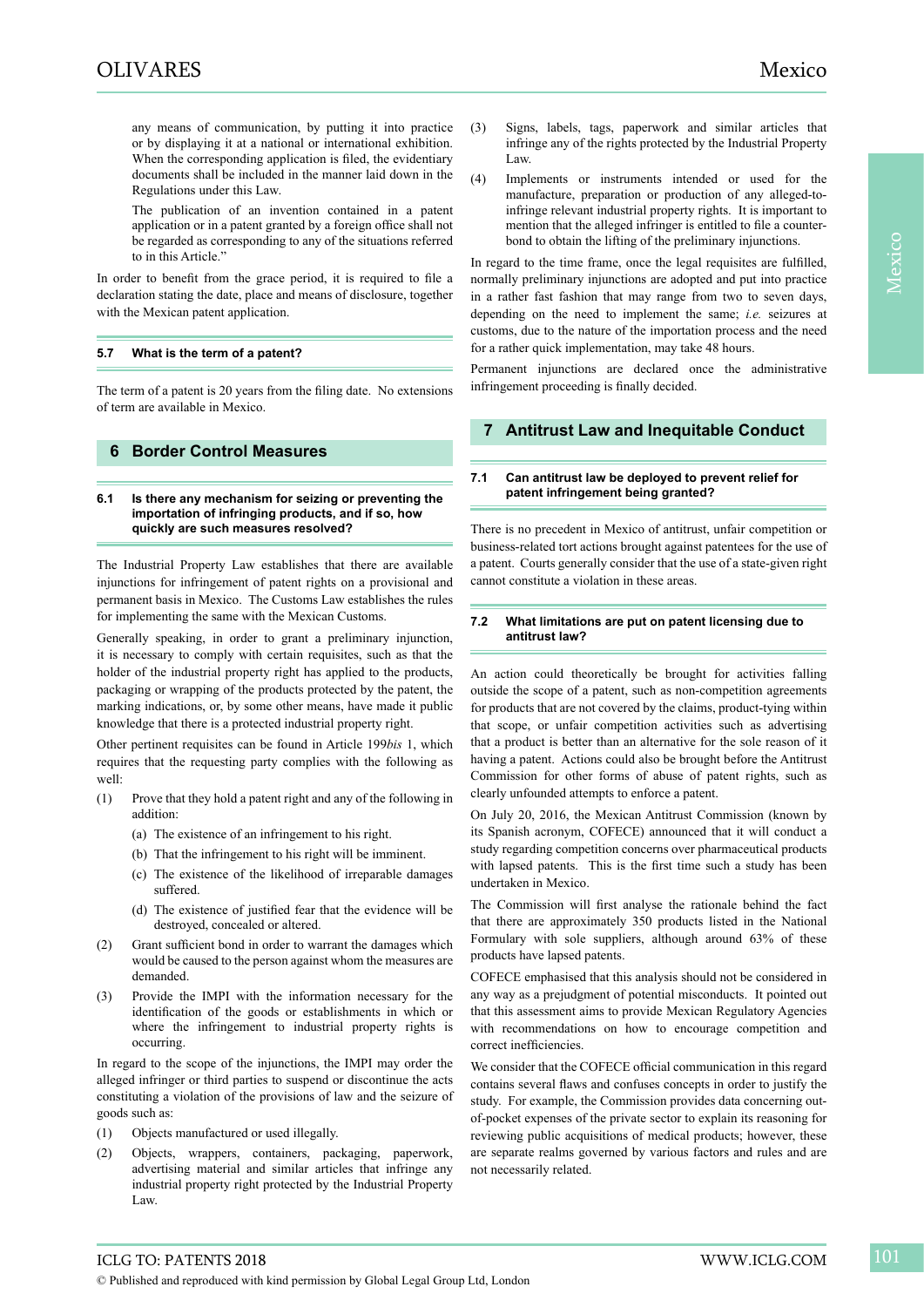# **8 Current Developments**

#### **8.1 What have been the significant developments in relation to patents in the last year?**

On December 16, 2016, the Regulations to the Intellectual Property Law were amended. The key amendments include:

- The recordation of licences, assignments, mergers, securities, changes of name or address and new legal representatives in several patents/patent applications and/or trademarks may be filed in one single petition or brief as long as the parties are the same.
- Licence Agreements and Assignment Agreements must be signed by both parties (Assignor and Assignee / Licensor and Licensee). The filing of agreements signed only by the titleholder will no longer be accepted.
- The petition of recordation of a licence shall only mention the name, nationality and address of Licensor and Licensee; it is no longer required to mention the term of the agreement, to indicate if the Licensee may take any legal actions to protect the patent, and the goods or services to be licensed in case of trademarks.
- One original or certified and legalised copy of the document reflecting any update in ownership suffices; that is, it is no longer required to pay government fees for the issuance of a certified copy of the original or certified document filed.
- The term to reply to any official action issued by the IMPI will be two months as of the next working day after notification.
- The Power of Attorney shall include the name and signature of two witnesses, and it is no longer required to include their address.

#### **8.2 Are there any significant developments expected in the next year?**

- Proposal of the Mexican Patent Law to broaden the scope of compulsory licences.
- Proposal to amend the Mexican Patent Law for protection of Industrial Designs in order to harmonise the domestic law with the Hague system for the international registration of industrial designs.
- It is expected that NAFTA and the Free Trade Agreement between Mexico and the European Union will be soon reviewed or renegotiated.
- **8.3 Are there any general practice or enforcement trends that have become apparent in your jurisdiction over the last year or so?**
- Patent prosecution highways are becoming more common.
- Importers of medicines have abused the experimental and Roche Bolar exceptions; now the Courts or the corresponding administrative authorities should establish their limits.
- Enforcement of Linkage Regulation on formulation and use patents is a hot topic.
- IP and human rights is a day-to-day argument before the Mexican Courts.
- Challenging patents based on patentability requirements, rather than the traditional formal arguments, is more common.
- The dilemmas around the enforcement of biotechnology patents and regulatory matters.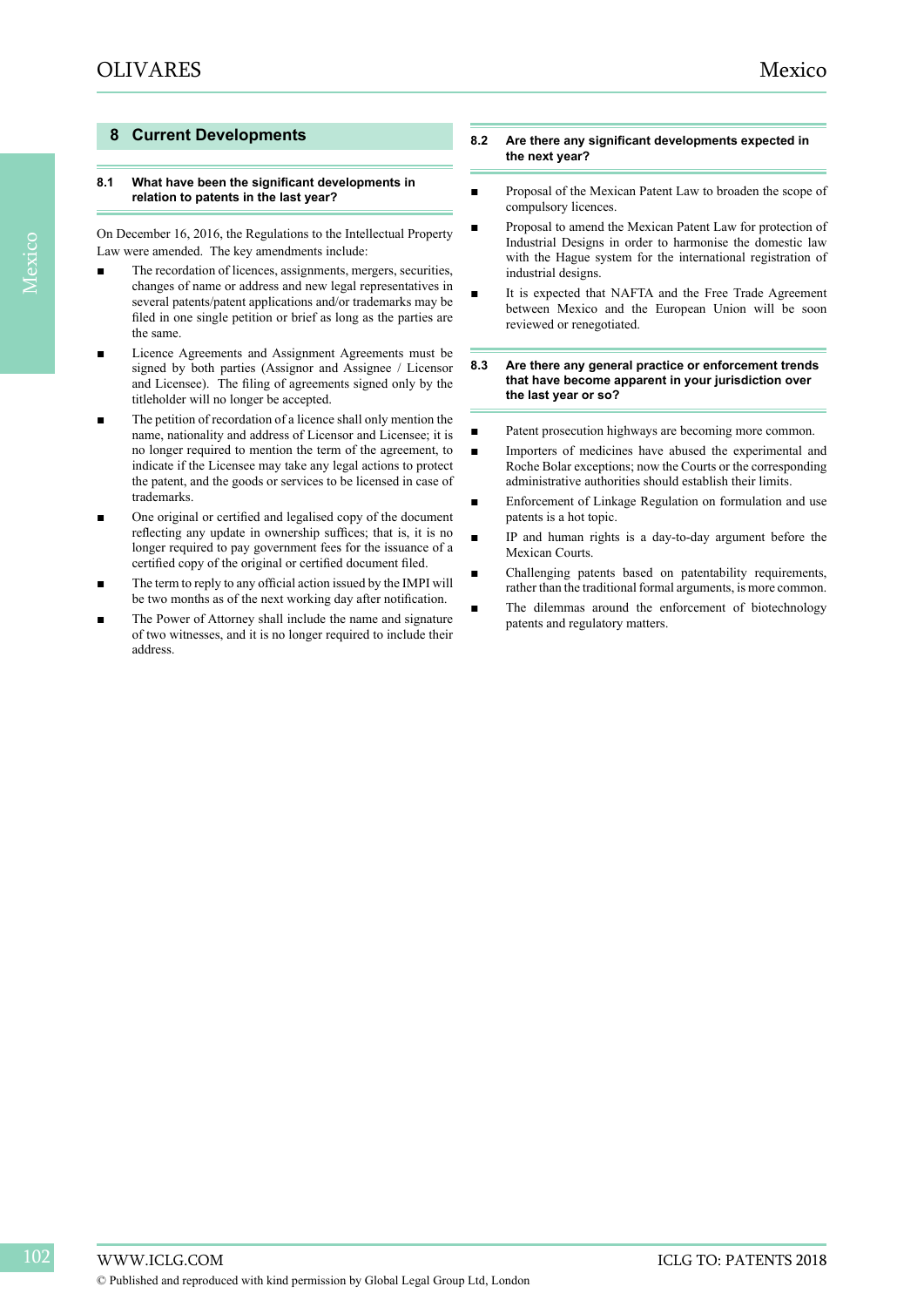

## **Alejandro Luna Fandiño**

OLIVARES Pedro Luis Ogazón # 17, Col. San Ángel, C.P. 01000, Delegación Álvaro Obregón Mexico City

*Tel: +52 55 5322 3080 Email: alejandro.luna@olivares.mx URL: www.olivares.com.mx*

Alejandro Luna Fandiño has litigation specialisation degrees from the Universidad Panamericana, and a Master's Degree in Intellectual Property Law at the Franklin Pierce Law Centre in Concorde, New Hampshire, U.S.A.

He has proactively participated in cases against the unconstitutionality and inefficiency of certain amendments to the Federal Law of Administrative Proceedings in Mexico, which have precipitated challenges to the resolutions by the Mexican Institute of Industrial Property.

Mr. Luna is also the sponsor of a proposal to modify the litigation system of industrial property, limiting the Mexican Institute of Industrial Property to an exclusive registration authority, transferring the jurisdiction for litigation to Civil Courts in infringement cases, and to Administrative Courts for cases related to the annulment of trademark registrations or patents.

Mr. Luna is the author of several articles on patents, litigation and regulatory issues that have been published both in Mexico and abroad. Mr. Luna is a distinguished member of several associations and currently is the Vice-President of the Mexican Association for the Protection of Industrial Property. He was named in the 2007 Guide as one of the World's Leading Patent Law Practitioners. Currently, Mr. Luna is a partner in charge of the Appeals Department and co-chair of the Life Sciences group at OLIVARES, and he is a part-time professor at the National University (UNAM).



#### **Sergio Luis Olivares Lobato** OLIVARES

Pedro Luis Ogazón # 17, Col. San Ángel, C.P. 01000, Delegación Álvaro Obregón Mexico City Mexico

*Tel: +52 55 5322 3080 Email: sergio.olivares@olivares.mx URL: www.olivares.com.mx*

Sergio L. Olivares, Jr. joined OLIVARES in 1987, becoming a Partner in 1994 and Chairman of the Management Committee in 2009. He leads the firm with strength and a commitment to transparency, client satisfaction, and personal service. Mr. Olivares' work at OLIVARES is extensive, and he has vast experience in the prosecution and litigation of intellectual property rights, particularly trademarks, copyrights, patents and unfair competition. He has specialised his practice in all types of intellectual property law, but works closely with the Patent group. Mr. Olivares is highly recommended by leading industry titles and rankings as a leader in IP. He has been influential in ensuring that the firm remains highly innovative as we have added new practice areas and industry groups that offer more complex types of work such as regulatory advice and administrative litigation, in addition to the establishment of the Life Science and IT industry groups. After his graduate work, Mr. Olivares trained with two prominent IP law firms in New York City, Morgan & Finnegan and Kenyon & Kenyon, before joining OLIVARES. This deep understanding of US intellectual property law allows him to offer clients clear comparative analyses of the US and Mexican legal systems and explain complex matters in a way that suits our international clients' needs.

#### **Education**:

- Franklin Pierce Law Center Intellectual Property, 1993.
- Universidad Intercontinental *Juris Doctor*, 1991.



OL IVARES

OLIVARES began in 1969 as an intellectual property boutique. Today, the IP Practice serves many different industries, receives numerous awards for excellence in legal service, and leads the charge in protecting clients' valuable IP assets. Whether navigating complex pharmaceutical patent regulations, developing trademark protection strategies, or litigating copyright disputes, OLIVARES gets results.

The award-winning patent attorneys and engineers specialise in the fields of chemistry, biotechnology, pharmacology, mechanics, electronics, computer programs (software), bioinformatics and nanotechnology, among others, and work with some of the world's largest companies to help secure patent rights in Mexico and across Latin America.

Now, with more than 40 years in business, OLIVARES continues its legacy of excellence in client service and attracts clients from all areas of Mexico in addition to clients from foreign countries needing counsel regarding Mexican laws, regulations and cases.